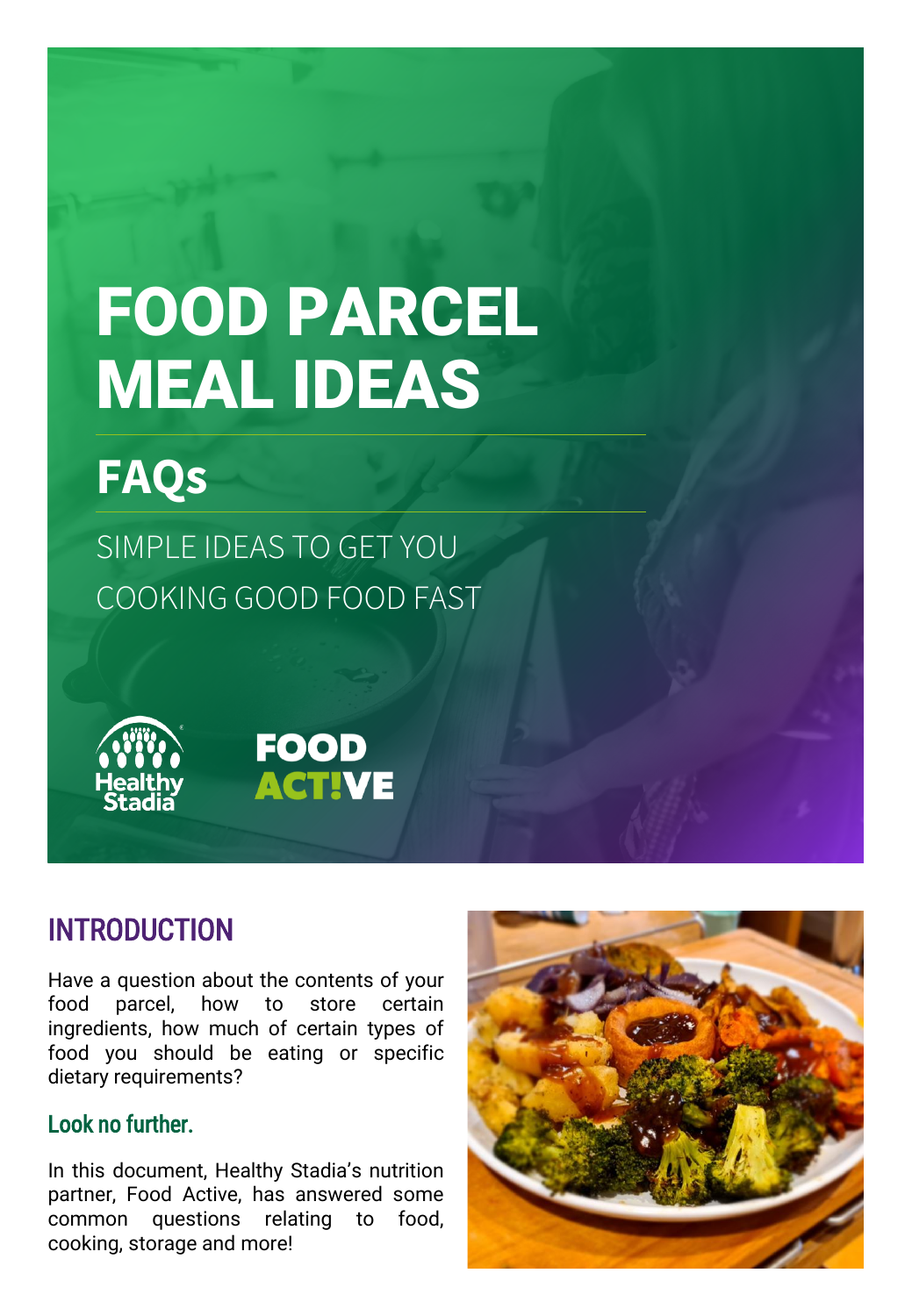## HEALTHY EATING

#### How can I get my five portions of fruit and veg a day?

Getting your five-a-day through your food parcel doesn't have to be difficult. Below are some tips and ideas on how you get boost the fruit and veg content of your meals and snacks across the day, to help you reach five portions.

- Feeling peckish? A portion of fruit, such as an orange, apple, pear or bowl of tinned fruit is an ideal snack to tie you over to your next meal
- Carrot, cucumber and celery sticks are also a tasty and healthy snack.
- Only 30g of dried fruit counts as one of your five-a-day, as it contains lots of sugar. Try to consume at mealtimes to reduce the risk of tooth decay.
- Only 150ml unsweetened fruit juice counts towards one of your-five-a-day, as it contains lots of sugar. Try to consume at mealtimes to reduce the risk of tooth decay.
- We all like pudding and whilst many puddings can be high in sugar or fat, you can make them more nutritious by adding a portion of fresh, tinned or frozen fruit. Tinned peach slices are delicious swirled into rice pudding.
- Try to include at least one portion of fruit or vegetables in each meal that way you are way over half your way to meeting your five-a-day. Here are some ideas:

**Breakfast**: Add a 150ml glass of orange juice, portion of baked beans or some mushrooms and tomatoes to your dish.

**Lunch:** Soup is an easy way to consume a portion of vegetables, but you can also add salad, cucumber, sliced tomato and/or sliced celery to your sandwich too. A portion of fruit with your lunch is also an easy way to incorporate more fruit into your meals.

**Dinner:** Try to always serve a portion of vegetables whether it be fresh, frozen or tinned with every evening meal. Stews, soups, casseroles and tomato pasta sauces are a great way to incorporate lots of vegetables and use up any odd ends you have in the fridge, adds another flavour and texture, not to mention help you on your way towards your five-a- day.

#### I prefer white bread, rice and pasta. Why are brown versions better for me?

Wholegrain varieties contain more fibre, and usually more vitamins and minerals than white varieties, they also keep you fuller for longer. You can mix half white pasta with half brown pasta to start if you don't like the taste or texture, however many people say they can't tell the difference most of the time. You can't do this for rice as brown rice usually takes longer than white rice to cook, but perhaps try swapping to brown - you may even prefer it!

#### What drinks are good options for me?

It's easy to overlook, but choosing healthier drinks is a key part of getting a balanced diet. Many soft drinks, such as fizzy pop, juices and instant powdered drinks are high in sugar which, if consumed regularly, can be bad for our teeth and cause us to consume too many calories. Keeping hydrated is essential for bodily functions and can help to control our appetite, We should aim to drink 6 to 8 glasses of fluid a day. Tap water, lower fat milk and sugar-free drinks, including tea and coffee, all count.

#### What are pulses and lentils?

Pulses, such as beans, lentils and peas, are some of the cheapest foods on the supermarket shelf. These pulses are low in calories and fat but packed with fibre, vitamins and minerals, and count towards your 5-a-Day.Use them in dishes to replace some of the chicken or meat, such as a chilli con carne with kidney beans or a chicken curry with chickpeas. White beans such as butter beans or cannellini beans also make a great alternative to mashed potato.